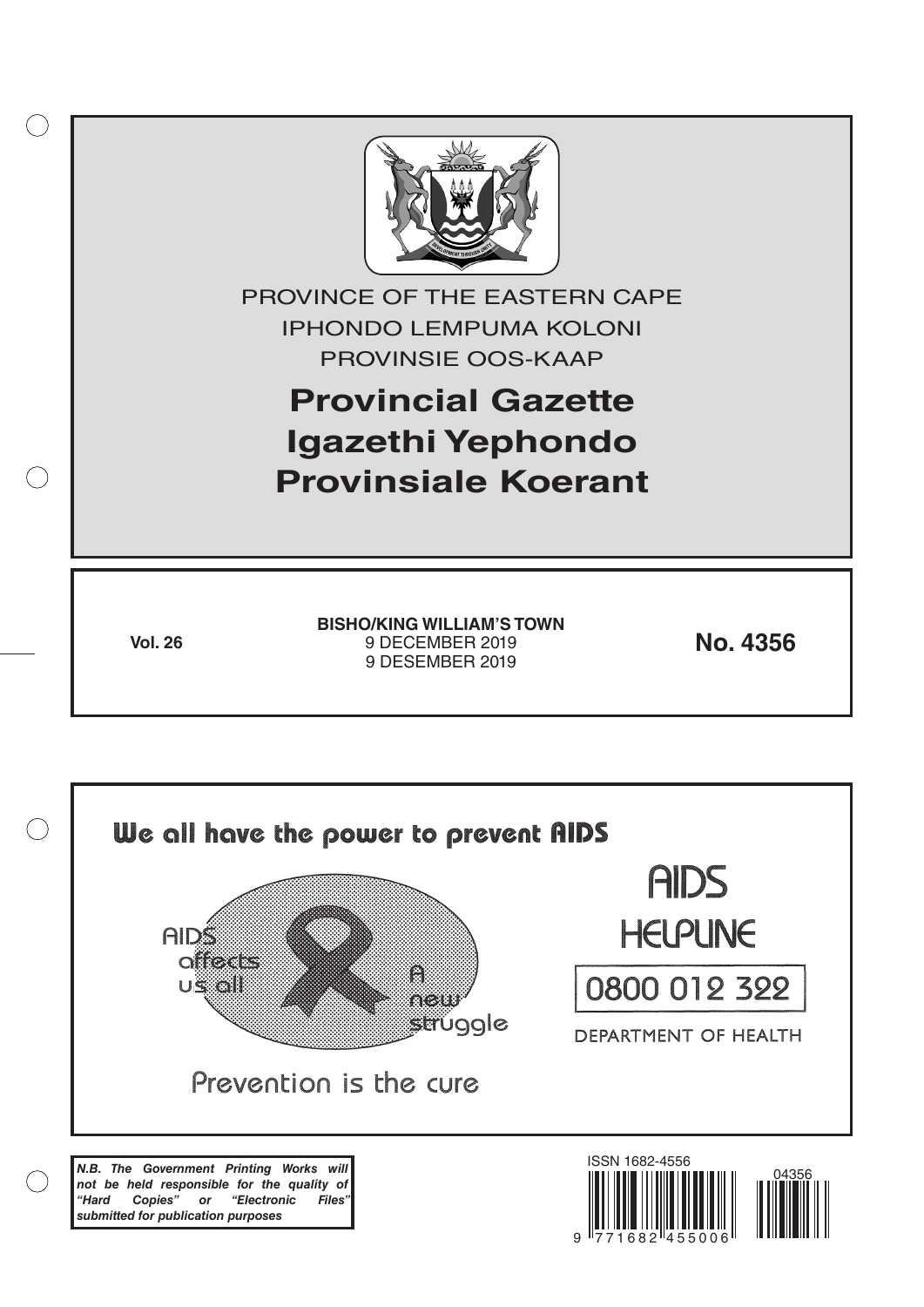## *IMPORTANT NOTICE OF OFFICE RELOCATION*



government printing Department: **Government Printing Works<br>REPUBLIC OF SOUTH AFRICA** 

Private Bag X85, PRETORIA, 0001 149 Bosman Street, PRETORIA Tel: 012 748 6197, Website: www.gpwonline.co.za

## **URGENT NOTICE TO OUR VALUED CUSTOMERS: PUBLICATIONS OFFICE'S RELOCATION HAS BEEN TEMPORARILY SUSPENDED.**

Please be advised that the GPW Publications office will no longer move to 88 Visagie Street as indicated in the previous notices.

The move has been suspended due to the fact that the new building in 88 Visagie Street is not ready for occupation yet.

We will later on issue another notice informing you of the new date of relocation.

We are doing everything possible to ensure that our service to you is not disrupted.

As things stand, we will continue providing you with our normal service from the current location at 196 Paul Kruger Street, Masada building.

Customers who seek further information and or have any questions or concerns are free to contact us through telephone 012 748 6066 or email Ms Maureen Toka at Maureen.Toka@gpw.gov.za or cell phone at 082 859 4910.

Please note that you will still be able to download gazettes free of charge from our website www.gpwonline.co.za.

We apologies for any inconvenience this might have caused.

Issued by GPW Communications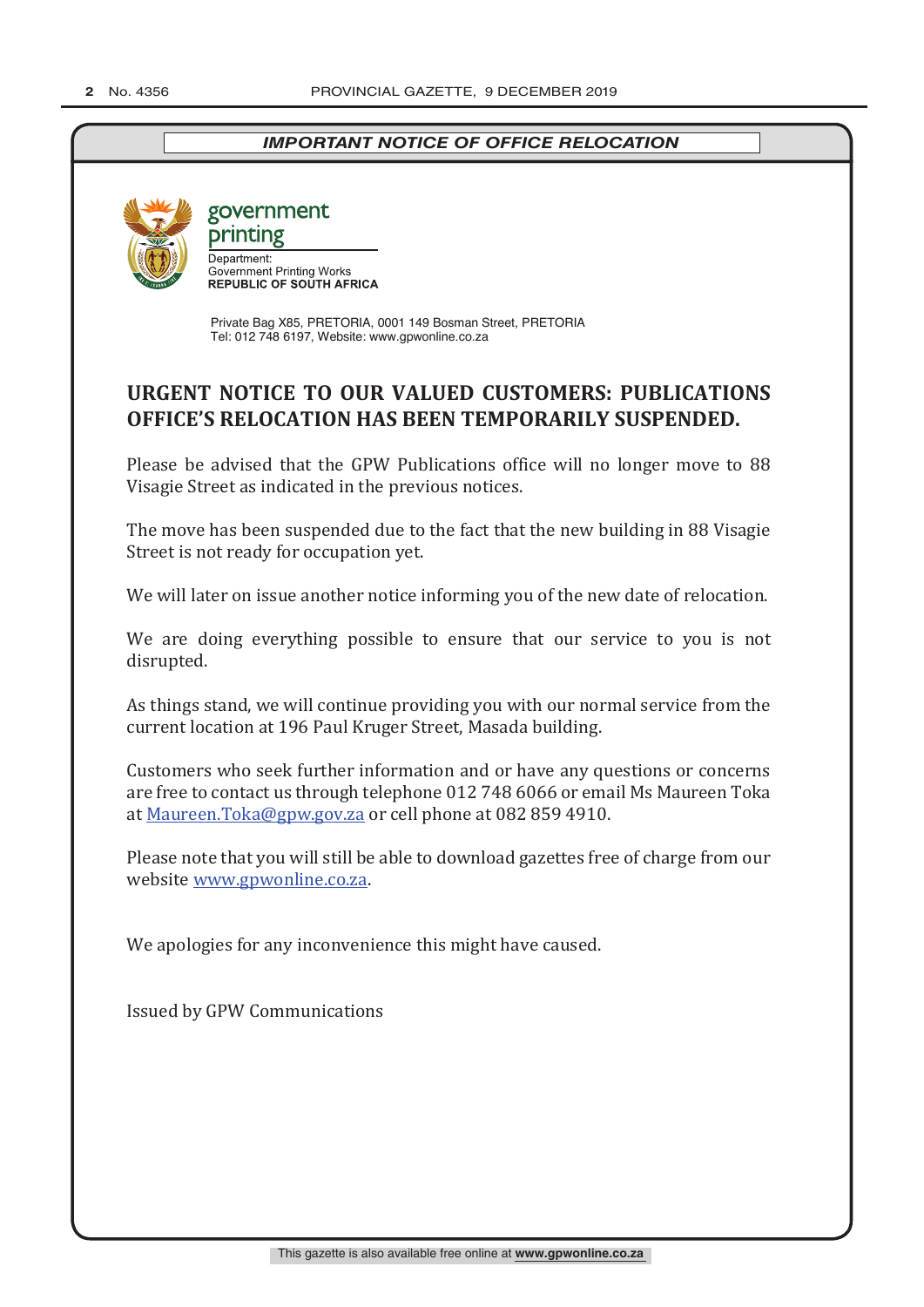## **IMPORTANT NOTICE:**

**The GovernmenT PrinTinG Works Will noT be held resPonsible for any errors ThaT miGhT occur due To The submission of incomPleTe / incorrecT / illeGible coPy.**

**no fuTure queries Will be handled in connecTion WiTh The above.**

#### **CONTENTS**

|            |                                                                                                          | Gazette<br>No. | Page<br>No. |
|------------|----------------------------------------------------------------------------------------------------------|----------------|-------------|
|            | <b>GENERAL NOTICES • ALGEMENE KENNISGEWINGS</b>                                                          |                |             |
| 37         | Spatial Planning and Land Use Management Act, 2013 (Act 16 of 2013): Erf 86, Mount Road, Port Elizabeth, | 4356           | 14          |
|            | <b>PROVINCIAL NOTICES • PROVINSIALE KENNISGEWINGS</b>                                                    |                |             |
| 331<br>332 | Local Government: Municipal Property Rates Act, 2004: Mbizana Local Municipality: Resolution levying     | 4356           | 15          |
|            | Cooperative Governance and Traditional Affairs: Notification of approved township: Silver City MT Frere, | 4356           | 16          |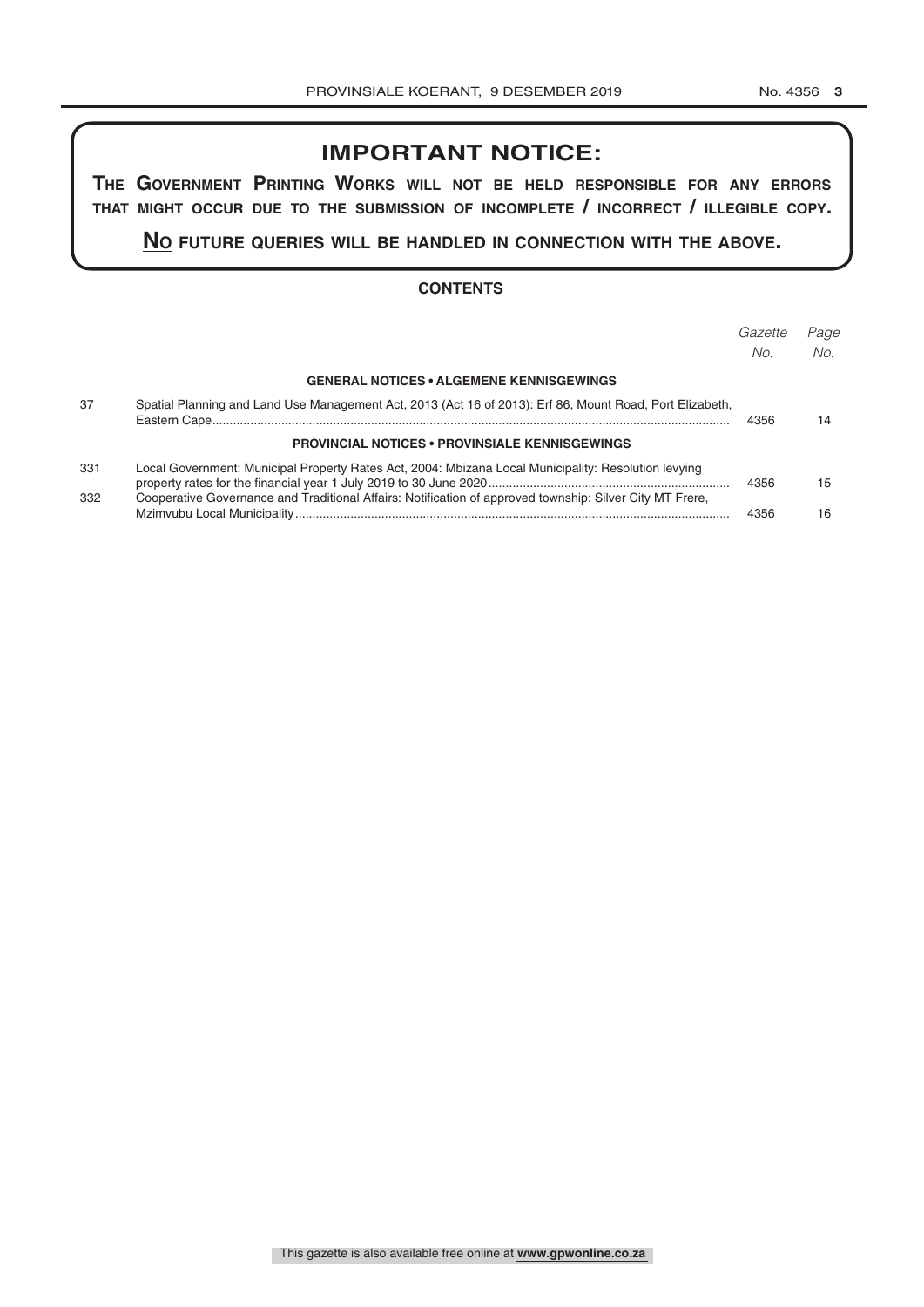

government printing Department:<br>Government Printing Works **REPUBLIC OF SOUTH AFRICA** 

# **HIGH ALERT: SCAM WARNING!!!**

## **TO ALL SUPPLIERS AND SERVICE PROVIDERS OF THE GOVERNMENT PRINTING WORKS**

It has come to the attention of the *GOVERNMENT PRINTING WORKS* that there are certain unscrupulous companies and individuals who are defrauding unsuspecting businesses disguised as representatives of the *Government Printing Works* (*GPW*).

The scam involves the fraudsters using the letterhead of *GPW* to send out fake tender bids to companies and requests to supply equipment and goods.

Although the contact person's name on the letter may be of an existing official, the contact details on the letter are not the same as the *Government Printing Works*'. When searching on the Internet for the address of the company that has sent the fake tender document, the address does not exist.

The banking details are in a private name and not company name. Government will never ask you to deposit any funds for any business transaction. *GPW* has alerted the relevant law enforcement authorities to investigate this scam to protect legitimate businesses as well as the name of the organisation.

Example of e-mails these fraudsters are using:

#### **PROCUREMENT@GPW-GOV.ORG**

Should you suspect that you are a victim of a scam, you must urgently contact the police and inform the *GPW*.

*GPW* has an official email with the domain as **@gpw.gov.za**

Government e-mails DO NOT have org in their e-mail addresses. All of these fraudsters also use the same or very similar telephone numbers. Although such number with an area code 012 looks like a landline, it is not fixed to any property.

*GPW* will never send you an e-mail asking you to supply equipment and goods without a purchase/order number. *GPW* does not procure goods for another level of Government. The organisation will not be liable for actions that result in companies or individuals being resultant victims of such a scam.

*Government Printing Works* gives businesses the opportunity to supply goods and services through RFQ / Tendering process. In order to be eligible to bid to provide goods and services, suppliers must be registered on the National Treasury's Central Supplier Database (CSD). To be registered, they must meet all current legislative requirements (e.g. have a valid tax clearance certificate and be in good standing with the South African Revenue Services - SARS).

 The tender process is managed through the Supply Chain Management (SCM) system of the department. SCM is highly regulated to minimise the risk of fraud, and to meet objectives which include value for money, open and effective competition, equitability, accountability, fair dealing, transparency and an ethical approach. Relevant legislation, regulations, policies, guidelines and instructions can be found on the tender's website.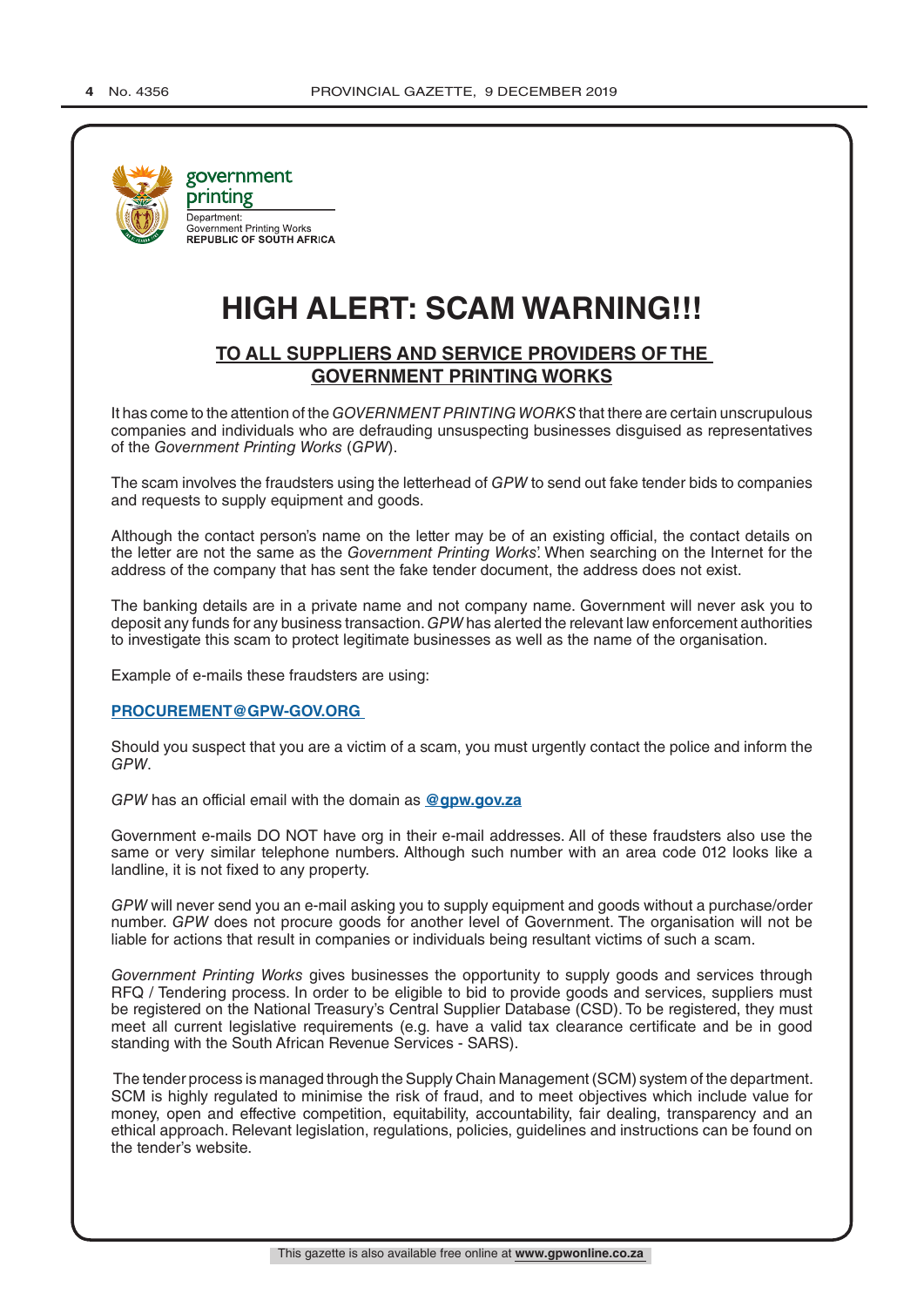#### **Fake Tenders**

National Treasury's CSD has launched the Government Order Scam campaign to combat fraudulent requests for quotes (RFQs). Such fraudulent requests have resulted in innocent companies losing money. We work hard at preventing and fighting fraud, but criminal activity is always a risk.

#### **How tender scams work**

There are many types of tender scams. Here are some of the more frequent scenarios:

Fraudsters use what appears to be government department stationery with fictitious logos and contact details to send a fake RFQ to a company to invite it to urgently supply goods. Shortly after the company has submitted its quote, it receives notification that it has won the tender. The company delivers the goods to someone who poses as an official or at a fake site. The Department has no idea of this transaction made in its name. The company is then never paid and suffers a loss.

#### OR

Fraudsters use what appears to be government department stationery with fictitious logos and contact details to send a fake RFQ to Company A to invite it to urgently supply goods. Typically, the tender specification is so unique that only Company B (a fictitious company created by the fraudster) can supply the goods in question.

Shortly after Company A has submitted its quote it receives notification that it has won the tender. Company A orders the goods and pays a deposit to the fictitious Company B. Once Company B receives the money, it disappears. Company A's money is stolen in the process.

Protect yourself from being scammed

- If you are registered on the supplier databases and you receive a request to tender or quote that seems to be from a government department, contact the department to confirm that the request is legitimate. Do not use the contact details on the tender document as these might be fraudulent.
- Compare tender details with those that appear in the Tender Bulletin, available online at **www.gpwonline.co.za**
- Make sure you familiarise yourself with how government procures goods and services. Visit the tender website for more information on how to tender.
- If you are uncomfortable about the request received, consider visiting the government department and/or the place of delivery and/or the service provider from whom you will be sourcing the goods.
- In the unlikely event that you are asked for a deposit to make a bid, contact the SCM unit of the department in question to ask whether this is in fact correct.

Any incidents of corruption, fraud, theft and misuse of government property in the *Government Printing Works* can be reported to:

Supply Chain Management: Ms. Anna Marie Du Toit, Tel. (012) 748 6292. Email: **Annamarie.DuToit@gpw.gov.za**

Marketing and Stakeholder Relations: Ms Bonakele Mbhele, at Tel. (012) 748 6193. Email: **Bonakele.Mbhele@gpw.gov.za** 

Security Services: Mr Daniel Legoabe, at tel. (012) 748 6176. Email: **Daniel.Legoabe@gpw.gov.za**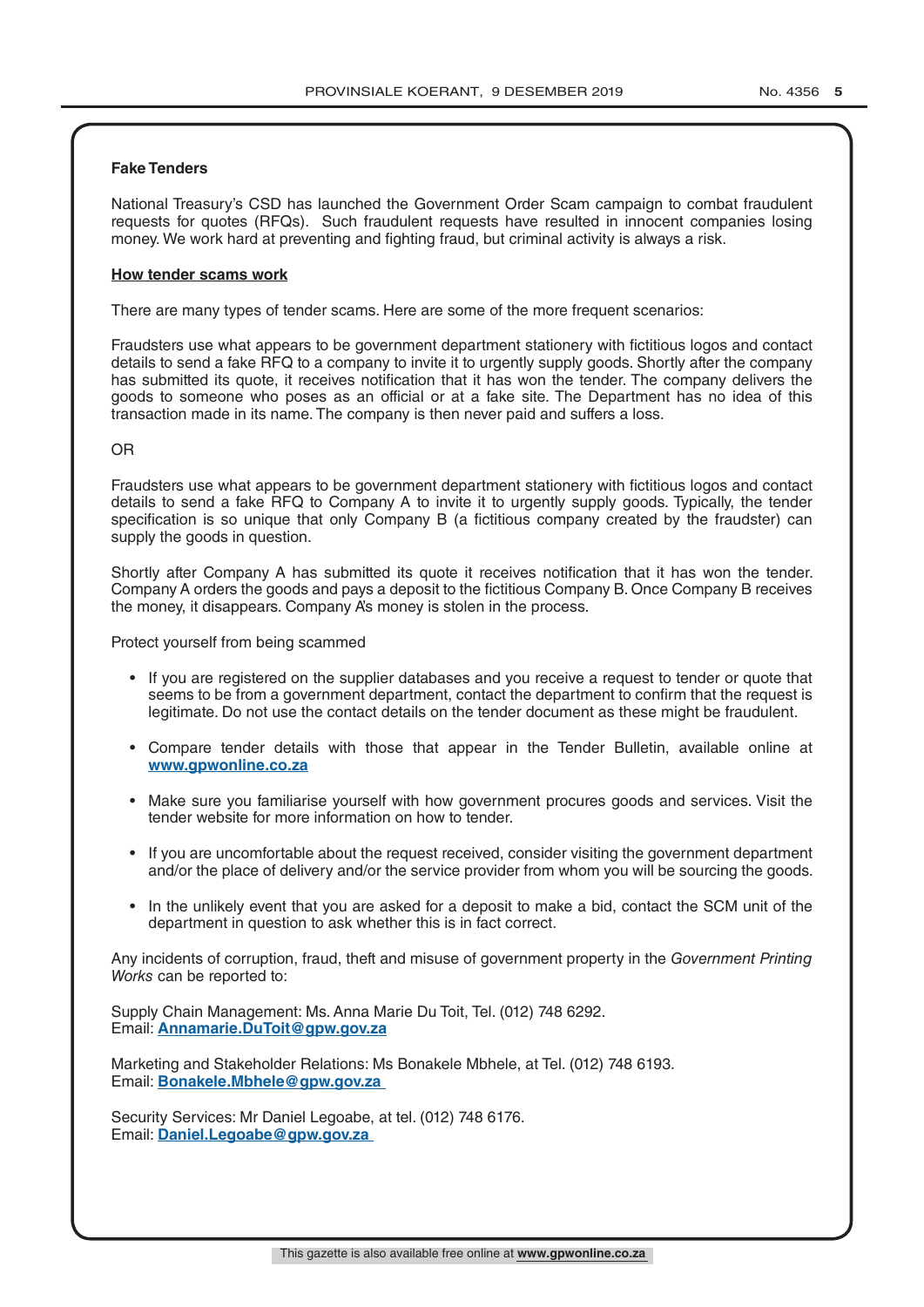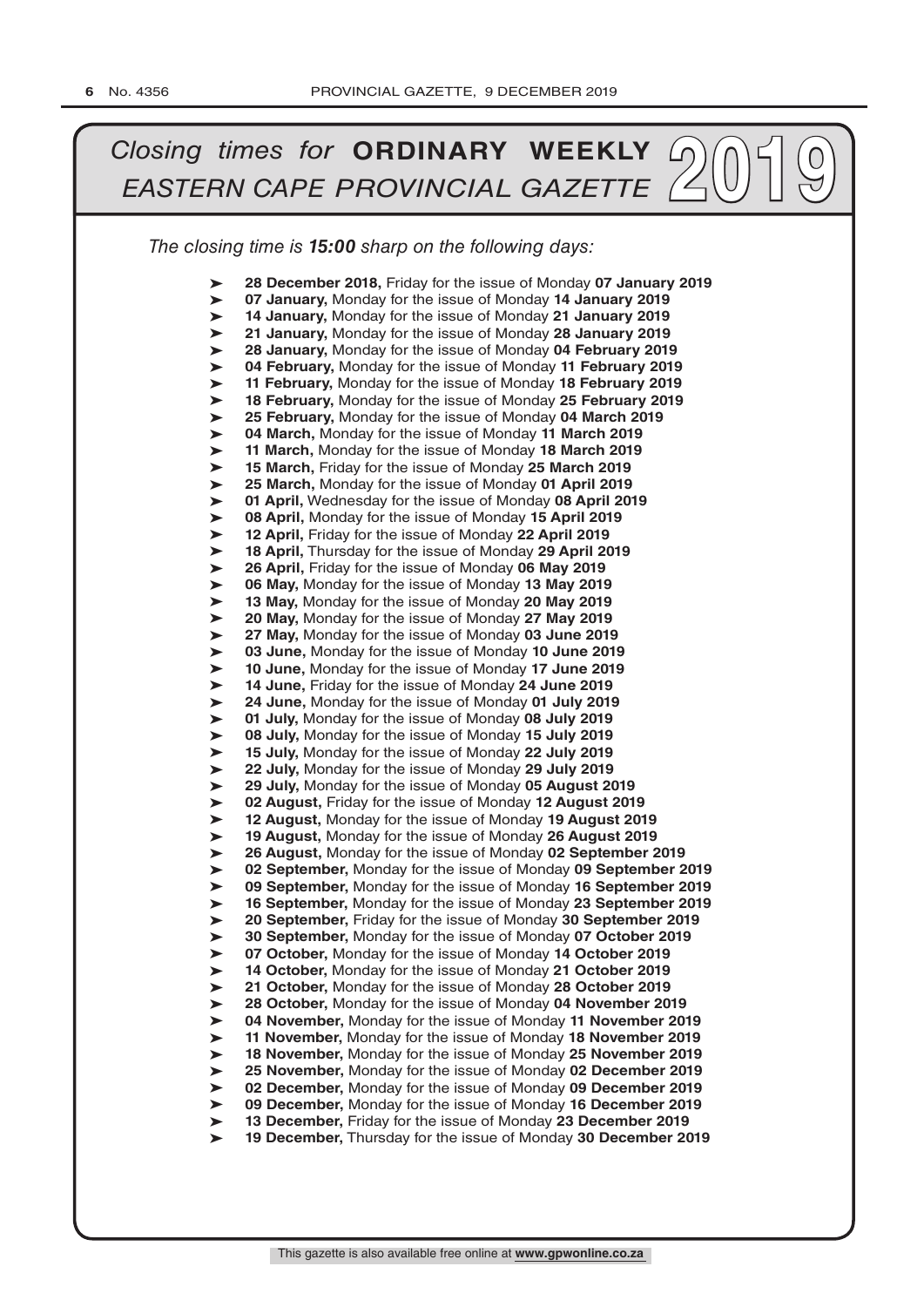# **LIST OF TARIFF RATES** FOR PUBLICATION OF NOTICES

**COMMENCEMENT: 1 APRIL 2018**

## **NATIONAL AND PROVINCIAL**

Notice sizes for National, Provincial & Tender gazettes 1/4, 2/4, 3/4, 4/4 per page. Notices submitted will be charged at R1008.80 per full page, pro-rated based on the above categories.

| <b>Pricing for National, Provincial - Variable Priced Notices</b> |                          |                      |  |
|-------------------------------------------------------------------|--------------------------|----------------------|--|
| <b>Notice Type</b>                                                | <b>Page Space</b>        | <b>New Price (R)</b> |  |
| Ordinary National, Provincial                                     | 1/4 - Quarter Page       | 252.20               |  |
| Ordinary National, Provincial                                     | 2/4 - Half Page          | 504.40               |  |
| Ordinary National, Provincial                                     | 3/4 - Three Quarter Page | 756.60               |  |
| Ordinary National, Provincial                                     | 4/4 - Full Page          | 1008.80              |  |

## **EXTRA-ORDINARY**

All Extra-ordinary National and Provincial gazette notices are non-standard notices and attract a variable price based on the number of pages submitted.

The pricing structure for National and Provincial notices which are submitted as **Extra ordinary submissions** will be charged at R**3026.32** per page.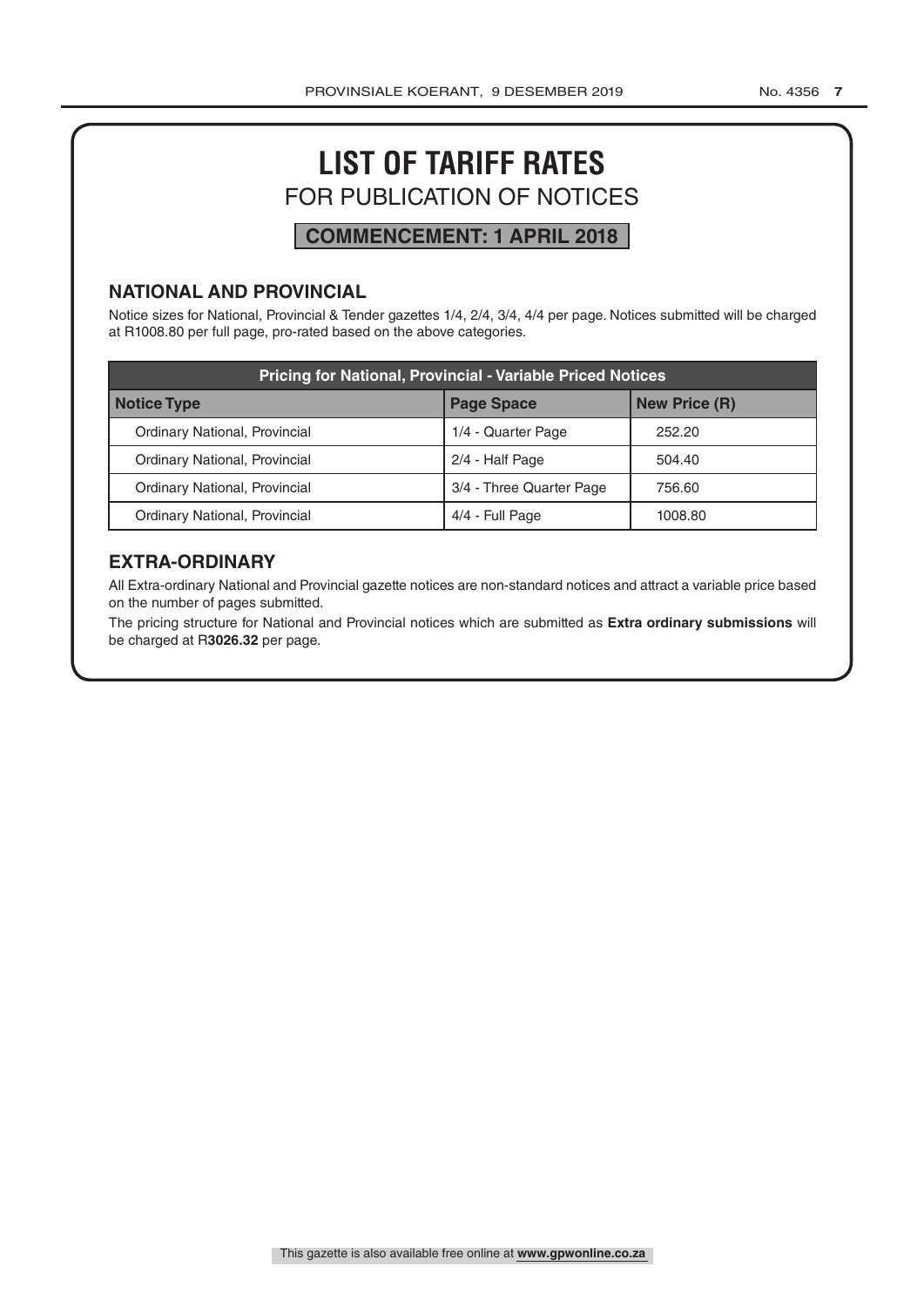The **Government Printing Works** (**GPW**) has established rules for submitting notices in line with its electronic notice processing system, which requires the use of electronic *Adobe* Forms. Please ensure that you adhere to these guidelines when completing and submitting your notice submission.

#### **Closing Times for ACCepTAnCe of noTiCes**

- 1. The *Government Gazette* and *Government Tender Bulletin* are weekly publications that are published on Fridays and the closing time for the acceptance of notices is strictly applied according to the scheduled time for each gazette.
- 2. Please refer to the Submission Notice Deadline schedule in the table below. This schedule is also published online on the Government Printing works website www.gpwonline.co.za

All re-submissions will be subject to the standard cut-off times. **All notices received after the closing time will be rejected**.

| <b>Government Gazette Type</b>                   | <b>Publication</b><br><b>Frequency</b> | <b>Publication Date</b>                         | <b>Submission Deadline</b>          | <b>Cancellations Deadline</b>                              |
|--------------------------------------------------|----------------------------------------|-------------------------------------------------|-------------------------------------|------------------------------------------------------------|
| <b>National Gazette</b>                          | Weekly                                 | Friday                                          | Friday 15h00 for next Friday        | Tuesday, 15h00 - 3<br>working days prior to<br>publication |
| <b>Regulation Gazette</b>                        | Weekly                                 | Friday                                          | Friday 15h00 for next Friday        | Tuesday, 15h00 - 3<br>working days prior to<br>publication |
| <b>Petrol Price Gazette</b>                      | Monthly                                | Tuesday before 1st<br>Wednesday of the<br>month | One day before publication          | 1 working day prior to<br>publication                      |
| <b>Road Carrier Permits</b>                      | Weekly                                 | Friday                                          | Thursday 15h00 for next<br>Friday   | 3 working days prior to<br>publication                     |
| Unclaimed Monies (Justice,<br>Labour or Lawyers) | January /<br>September 2 per<br>year   | <b>Last Friday</b>                              | One week before publication         | 3 working days prior to<br>publication                     |
| Parliament (Acts, White<br>Paper, Green Paper)   | As required                            | Any day of the week                             | None                                | 3 working days prior to<br>publication                     |
| <b>Manuals</b>                                   | <b>Bi- Monthly</b>                     | 2nd and last Thursday<br>of the month           | One week before publication         | 3 working days prior to<br>publication                     |
| <b>State of Budget</b><br>(National Treasury)    | <b>Monthly</b>                         | 30th or last Friday of<br>the month             | One week before publication         | 3 working days prior to<br>publication                     |
| <b>Extraordinary Gazettes</b>                    | As required                            | Any day of the week                             | Before 10h00 on publication<br>date | Before 10h00 on<br>publication date                        |
| Legal Gazettes A, B and C                        | Weekly                                 | Friday                                          | One week before publication         | Tuesday, 15h00 - 3<br>working days prior to<br>publication |
| <b>Tender Bulletin</b>                           | Weekly                                 | Friday                                          | Friday 15h00 for next Friday        | Tuesday, 15h00 - 3<br>working days prior to<br>publication |
| Gauteng                                          | Weekly                                 | Wednesday                                       | Two weeks before publication        | 3 days after submission<br>deadline                        |
| Eastern Cape                                     | Weekly                                 | Monday                                          | One week before publication         | 3 working days prior to<br>publication                     |
| <b>Northern Cape</b>                             | Weekly                                 | Monday                                          | One week before publication         | 3 working days prior to<br>publication                     |
| <b>North West</b>                                | Weekly                                 | <b>Tuesday</b>                                  | One week before publication         | 3 working days prior to<br>publication                     |
| KwaZulu-Natal                                    | Weekly                                 | Thursday                                        | One week before publication         | 3 working days prior to<br>publication                     |
| Limpopo                                          | Weekly                                 | Friday                                          | One week before publication         | 3 working days prior to<br>publication                     |
| Mpumalanga                                       | Weekly                                 | Friday                                          | One week before publication         | 3 working days prior to<br>publication                     |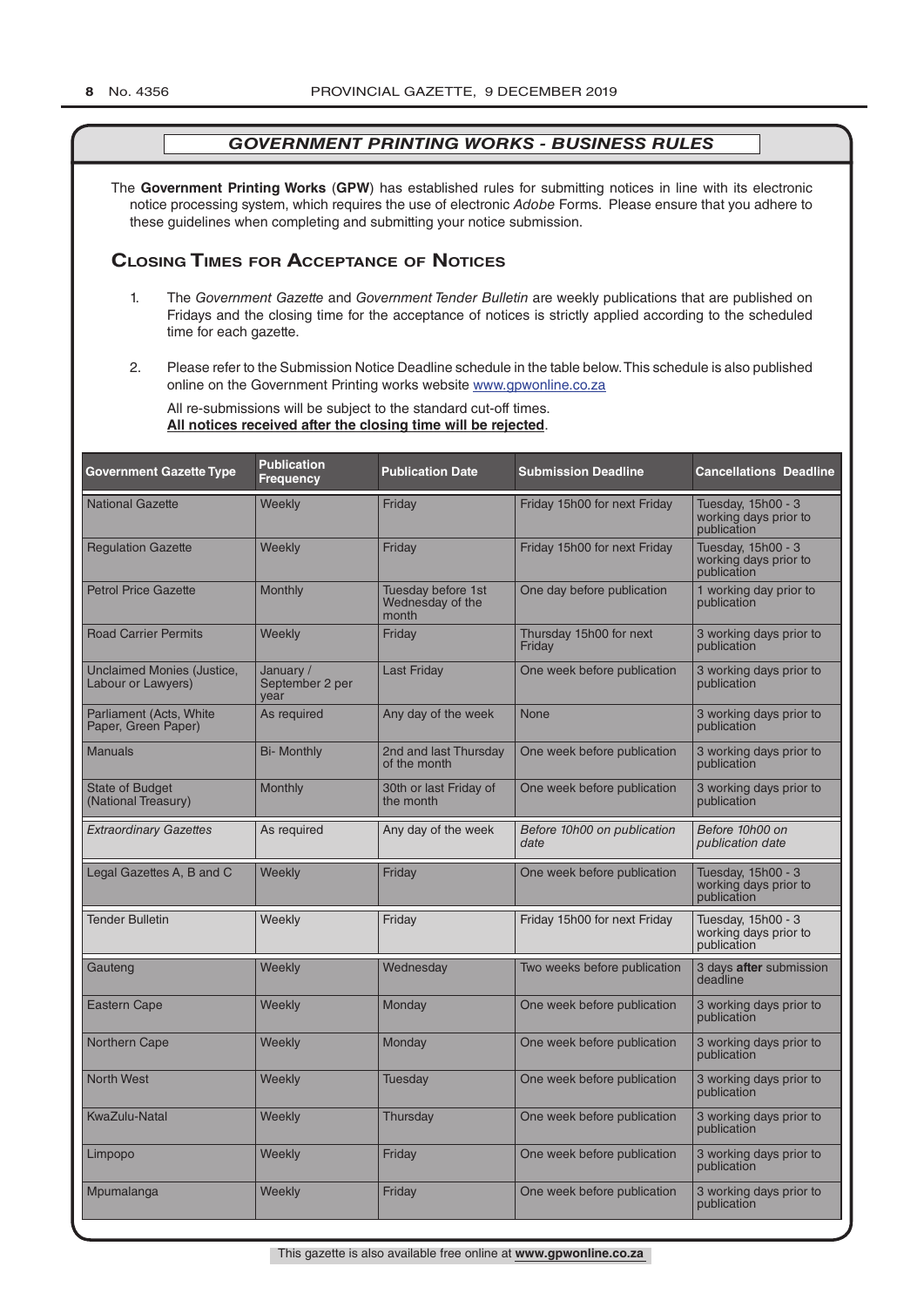| <b>Government Gazette Type</b>          | <b>Publication</b><br><b>Frequency</b> | <b>Publication Date</b>                              | <b>Submission Deadline</b>   | <b>Cancellations Deadline</b>               |
|-----------------------------------------|----------------------------------------|------------------------------------------------------|------------------------------|---------------------------------------------|
| Gauteng Liquor License<br>Gazette       | <b>Monthly</b>                         | Wednesday before<br>the First Friday of the<br>month | Two weeks before publication | 3 working days after<br>submission deadline |
| Northern Cape Liquor<br>License Gazette | <b>Monthly</b>                         | First Friday of the<br>month                         | Two weeks before publication | 3 working days after<br>submission deadline |
| National Liquor License<br>Gazette      | <b>Monthly</b>                         | First Friday of the<br>month                         | Two weeks before publication | 3 working days after<br>submission deadline |
| Mpumalanga Liguor License<br>Gazette    | <b>Bi-Monthly</b>                      | Second & Fourth<br>Friday                            | One week before publication  | 3 working days prior to<br>publication      |

## **exTrAordinAry gAzeTTes**

3. *Extraordinary Gazettes* can have only one publication date. If multiple publications of an *Extraordinary Gazette* are required, a separate Z95/Z95Prov *Adobe* Forms for each publication date must be submitted.

## **NOTICE SUBMISSION PROCESS**

- 4. Download the latest *Adobe* form, for the relevant notice to be placed, from the **Government Printing Works** website www.gpwonline.co.za.
- 5. The *Adobe* form needs to be completed electronically using *Adobe Acrobat* / *Acrobat Reader*. Only electronically completed *Adobe* forms will be accepted. No printed, handwritten and/or scanned *Adobe* forms will be accepted.
- 6. The completed electronic *Adobe* form has to be submitted via email to submit.egazette@gpw.gov.za. The form needs to be submitted in its original electronic *Adobe* format to enable the system to extract the completed information from the form for placement in the publication.
- 7. Every notice submitted **must** be accompanied by an official **GPW** quotation. This must be obtained from the *eGazette* Contact Centre.
- 8. Each notice submission should be sent as a single email. The email **must** contain **all documentation relating to a particular notice submission**.
	- 8.1. Each of the following documents must be attached to the email as a separate attachment:
		- 8.1.1. An electronically completed *Adobe* form, specific to the type of notice that is to be placed.
			- 8.1.1.1. For National *Government Gazette* or *Provincial Gazette* notices, the notices must be accompanied by an electronic Z95 or Z95Prov *Adobe* form
			- 8.1.1.2. The notice content (body copy) **MUST** be a separate attachment.
		- 8.1.2. A copy of the official **Government Printing Works** quotation you received for your notice. *(Please see Quotation section below for further details)*
		- 8.1.3. A valid and legible Proof of Payment / Purchase Order: **Government Printing Works** account customer must include a copy of their Purchase Order*.* **Non**-**Government Printing Works** account customer needs to submit the proof of payment for the notice
		- 8.1.4. Where separate notice content is applicable (Z95, Z95 Prov and TForm 3, it should **also** be attached as a separate attachment. *(Please see the Copy Section below, for the specifications)*.
		- 8.1.5. Any additional notice information if applicable.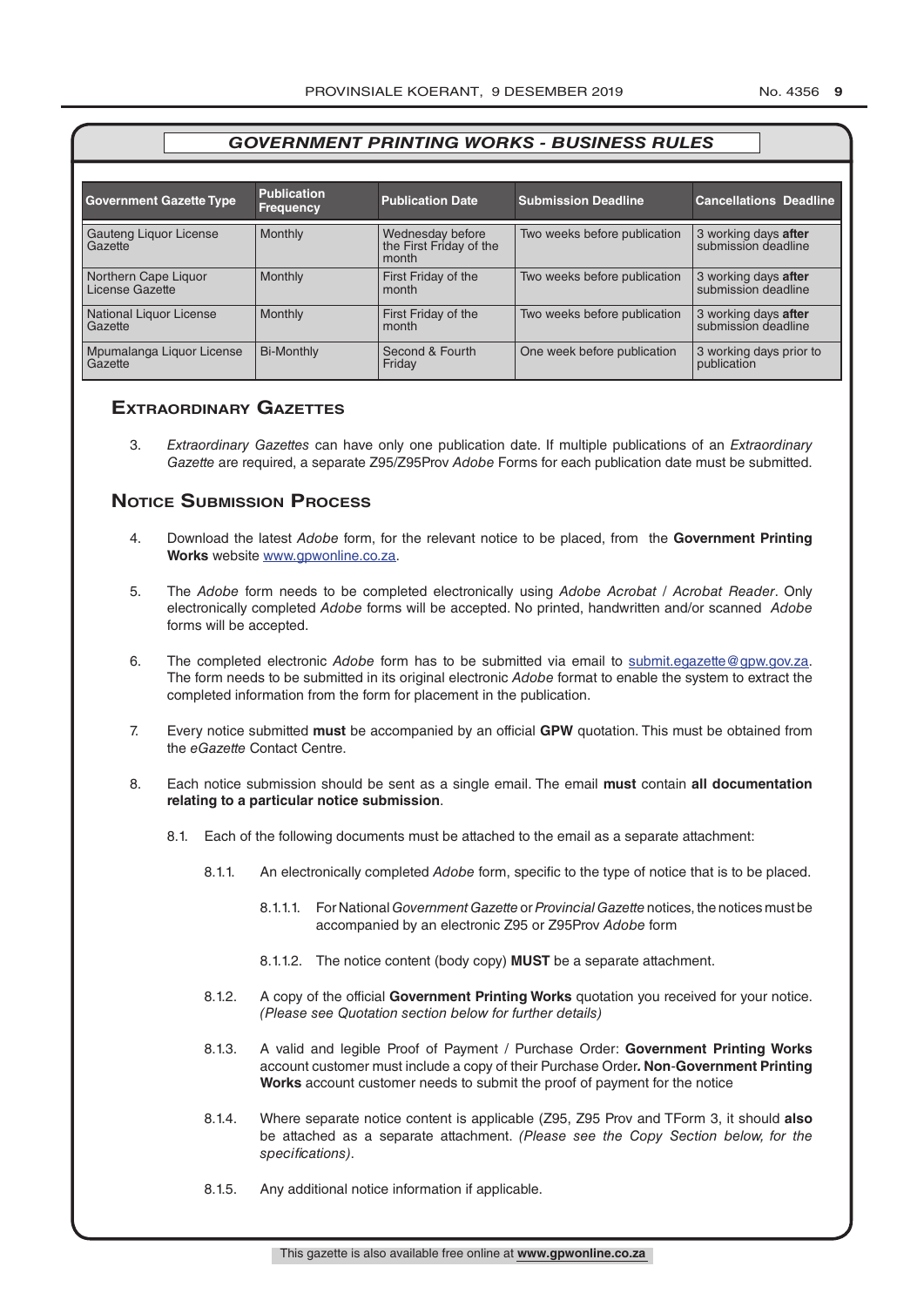- 9. The electronic *Adobe* form will be taken as the primary source for the notice information to be published. Instructions that are on the email body or covering letter that contradicts the notice form content will not be considered. The information submitted on the electronic *Adobe* form will be published as-is.
- 10. To avoid duplicated publication of the same notice and double billing, Please submit your notice **ONLY ONCE.**
- 11. Notices brought to **GPW** by "walk-in" customers on electronic media can only be submitted in *Adobe* electronic form format. All "walk-in" customers with notices that are not on electronic *Adobe* forms will be routed to the Contact Centre where they will be assisted to complete the forms in the required format.
- 12. Should a customer submit a bulk submission of hard copy notices delivered by a messenger on behalf of any organisation e.g. newspaper publisher, the messenger will be referred back to the sender as the submission does not adhere to the submission rules.

## **QuoTATions**

- 13. Quotations are valid until the next tariff change.
	- 13.1. *Take note:* **GPW**'s annual tariff increase takes place on *1 April* therefore any quotations issued, accepted and submitted for publication up to *31 March* will keep the old tariff. For notices to be published from 1 April, a quotation must be obtained from **GPW** with the new tariffs. Where a tariff increase is implemented during the year, **GPW** endeavours to provide customers with 30 days' notice of such changes.
- 14. Each quotation has a unique number.
- 15. Form Content notices must be emailed to the *eGazette* Contact Centre for a quotation.
	- 15.1. The *Adobe* form supplied is uploaded by the Contact Centre Agent and the system automatically calculates the cost of your notice based on the layout/format of the content supplied.
	- 15.2. It is critical that these *Adobe* Forms are completed correctly and adhere to the guidelines as stipulated by **GPW**.

#### 16. **APPLICABLE ONLY TO GPW ACCOUNT HOLDERS**:

- 16.1. **GPW** Account Customers must provide a valid **GPW** account number to obtain a quotation.
- 16.2. Accounts for **GPW** account customers **must** be active with sufficient credit to transact with **GPW** to submit notices.
	- 16.2.1. If you are unsure about or need to resolve the status of your account, please contact the **GPW** Finance Department prior to submitting your notices. (If the account status is not resolved prior to submission of your notice, the notice will be failed during the process).

#### 17. **APPLICABLE ONLY TO CASH CUSTOMERS:**

- 17.1. Cash customers doing **bulk payments** must use a **single email address** in order to use the **same proof of payment** for submitting multiple notices.
- 18. The responsibility lies with you, the customer, to ensure that the payment made for your notice(s) to be published is sufficient to cover the cost of the notice(s).
- 19. Each quotation will be associated with one proof of payment / purchase order / cash receipt.

#### 19.1. This means that **the quotation number can only be used once to make a payment.**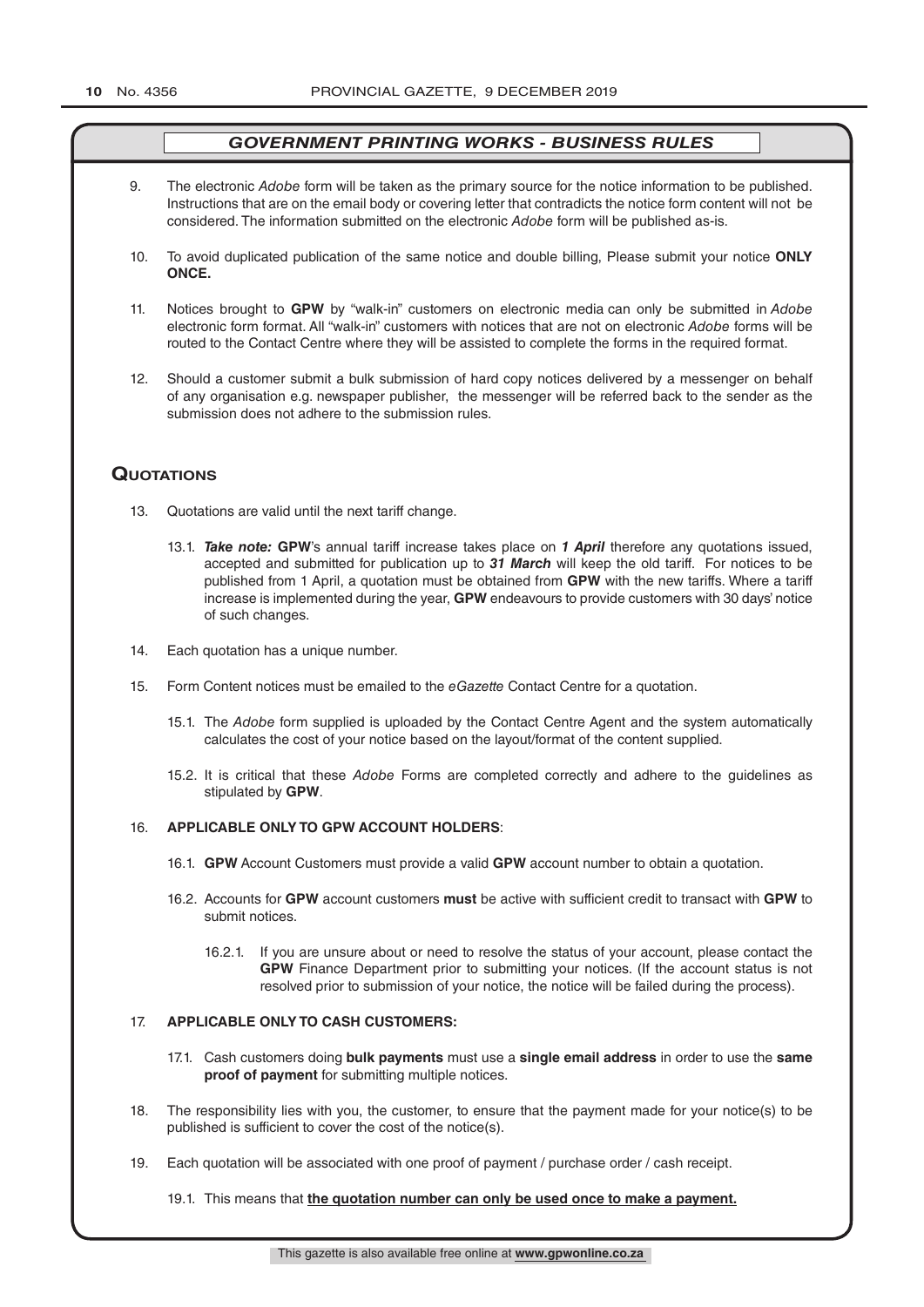#### **COPY (SEPARATE NOTICE CONTENT DOCUMENT)**

- 20. Where the copy is part of a separate attachment document for Z95, Z95Prov and TForm03
	- 20.1. Copy of notices must be supplied in a separate document and may not constitute part of any covering letter, purchase order, proof of payment or other attached documents.

The content document should contain only one notice. (You may include the different translations of the same notice in the same document).

20.2. The notice should be set on an A4 page, with margins and fonts set as follows:

Page size = A4 Portrait with page margins: Top = 40mm, LH/RH = 16mm, Bottom = 40mm; Use font size: Arial or Helvetica 10pt with 11pt line spacing;

Page size = A4 Landscape with page margins:  $Top = 16mm$ , LH/RH = 40mm, Bottom = 16mm; Use font size: Arial or Helvetica 10pt with 11pt line spacing;

#### **CAnCellATions**

- 21. Cancellation of notice submissions are accepted by **GPW** according to the deadlines stated in the table above in point 2. Non-compliance to these deadlines will result in your request being failed. Please pay special attention to the different deadlines for each gazette. Please note that any notices cancelled after the cancellation deadline will be published and charged at full cost.
- 22. Requests for cancellation must be sent by the original sender of the notice and must accompanied by the relevant notice reference number (N-) in the email body.

#### **AmendmenTs To noTiCes**

23. With effect from 01 October 2015, **GPW** will not longer accept amendments to notices. The cancellation process will need to be followed according to the deadline and a new notice submitted thereafter for the next available publication date.

#### **REJECTIONS**

- 24. All notices not meeting the submission rules will be rejected to the customer to be corrected and resubmitted. Assistance will be available through the Contact Centre should help be required when completing the forms. (012-748 6200 or email info.egazette@gpw.gov.za). Reasons for rejections include the following:
	- 24.1. Incorrectly completed forms and notices submitted in the wrong format, will be rejected.
	- 24.2. Any notice submissions not on the correct *Adobe* electronic form, will be rejected.
	- 24.3. Any notice submissions not accompanied by the proof of payment / purchase order will be rejected and the notice will not be processed.
	- 24.4. Any submissions or re-submissions that miss the submission cut-off times will be rejected to the customer. The Notice needs to be re-submitted with a new publication date.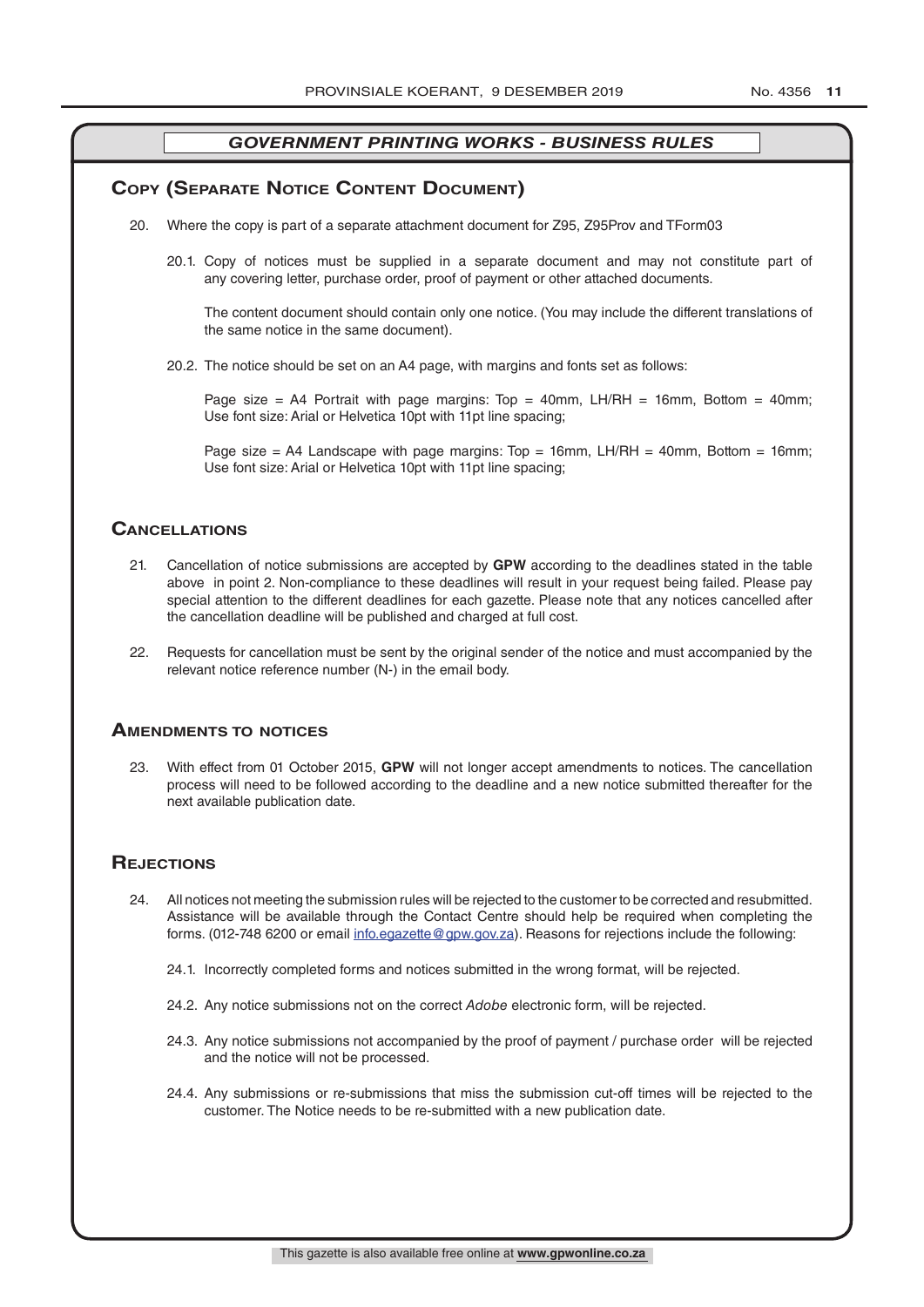#### **ApprovAl of noTiCes**

- 25. Any notices other than legal notices are subject to the approval of the Government Printer, who may refuse acceptance or further publication of any notice.
- 26. No amendments will be accepted in respect to separate notice content that was sent with a Z95 or Z95Prov notice submissions. The copy of notice in layout format (previously known as proof-out) is only provided where requested, for Advertiser to see the notice in final Gazette layout. Should they find that the information submitted was incorrect, they should request for a notice cancellation and resubmit the corrected notice, subject to standard submission deadlines. The cancellation is also subject to the stages in the publishing process, i.e. If cancellation is received when production (printing process) has commenced, then the notice cannot be cancelled.

## **governmenT prinTer indemnified AgAinsT liAbiliTy**

- 27. The Government Printer will assume no liability in respect of—
	- 27.1. any delay in the publication of a notice or publication of such notice on any date other than that stipulated by the advertiser;
	- 27.2. erroneous classification of a notice, or the placement of such notice in any section or under any heading other than the section or heading stipulated by the advertiser;
	- 27.3. any editing, revision, omission, typographical errors or errors resulting from faint or indistinct copy.

#### **liAbiliTy of AdverTiser**

28. Advertisers will be held liable for any compensation and costs arising from any action which may be instituted against the Government Printer in consequence of the publication of any notice.

#### **CusTomer inQuiries**

Many of our customers request immediate feedback/confirmation of notice placement in the gazette from our Contact Centre once they have submitted their notice – While **GPW** deems it one of their highest priorities and responsibilities to provide customers with this requested feedback and the best service at all times, we are only able to do so once we have started processing your notice submission.

**GPW** has a 2-working day turnaround time for processing notices received according to the business rules and deadline submissions.

Please keep this in mind when making inquiries about your notice submission at the Contact Centre.

- 29. Requests for information, quotations and inquiries must be sent to the Contact Centre ONLY.
- 30. Requests for Quotations (RFQs) should be received by the Contact Centre at least **2 working days** before the submission deadline for that specific publication.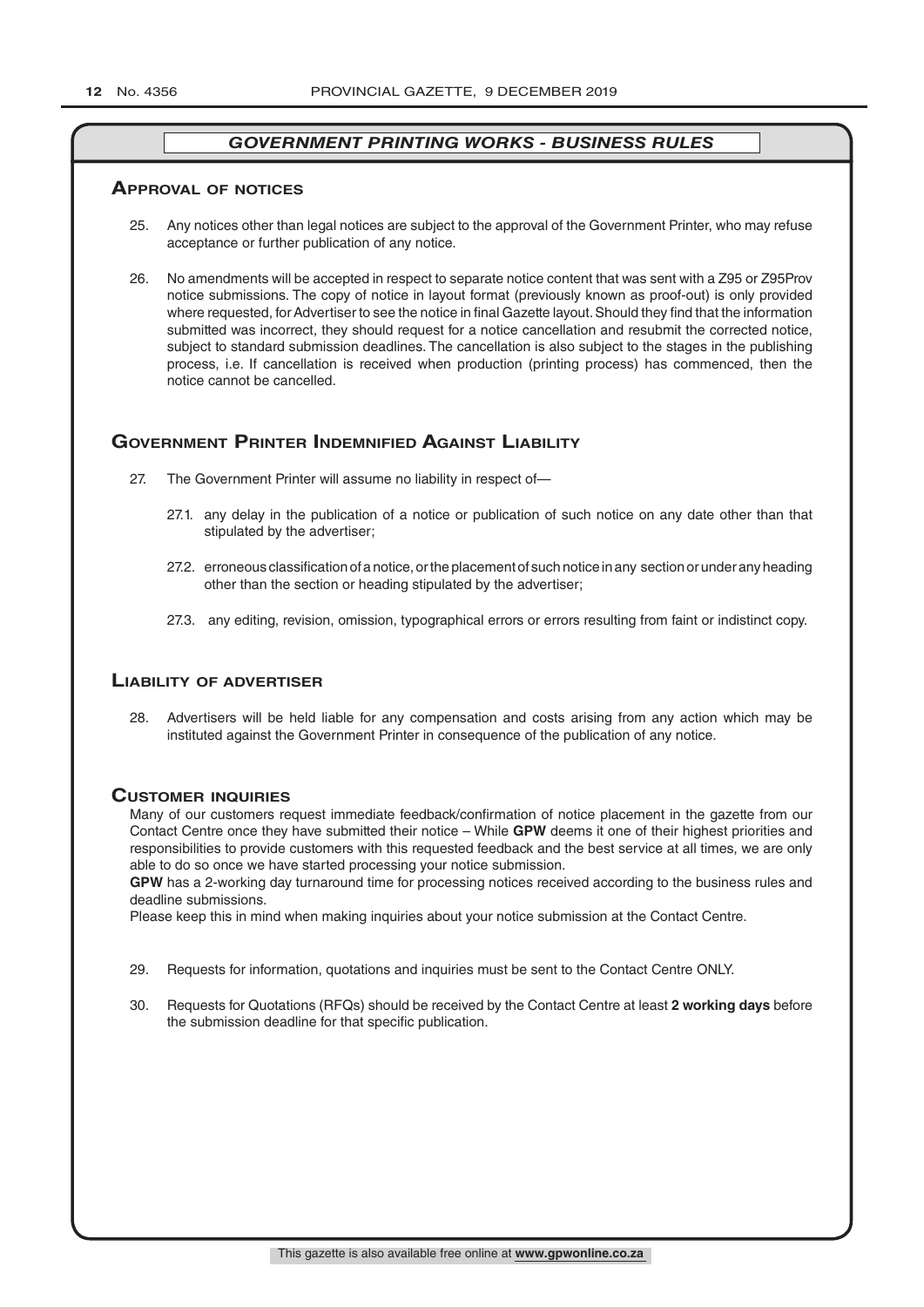#### **pAymenT of CosT**

- 31. The Request for Quotation for placement of the notice should be sent to the Gazette Contact Centre as indicated above, prior to submission of notice for advertising.
- 32. Payment should then be made, or Purchase Order prepared based on the received quotation, prior to the submission of the notice for advertising as these documents i.e. proof of payment or Purchase order will be required as part of the notice submission, as indicated earlier.
- 33. Every proof of payment must have a valid **GPW** quotation number as a reference on the proof of payment document.
- 34. Where there is any doubt about the cost of publication of a notice, and in the case of copy, an enquiry, accompanied by the relevant copy, should be addressed to the Gazette Contact Centre, **Government Printing Works**, Private Bag X85, Pretoria, 0001 email: info.egazette@gpw.gov.za before publication.
- 35. Overpayment resulting from miscalculation on the part of the advertiser of the cost of publication of a notice will not be refunded, unless the advertiser furnishes adequate reasons why such miscalculation occurred. In the event of underpayments, the difference will be recovered from the advertiser, and future notice(s) will not be published until such time as the full cost of such publication has been duly paid in cash or electronic funds transfer into the **Government Printing Works** banking account.
- 36. In the event of a notice being cancelled, a refund will be made only if no cost regarding the placing of the notice has been incurred by the **Government Printing Works**.
- 37. The **Government Printing Works** reserves the right to levy an additional charge in cases where notices, the cost of which has been calculated in accordance with the List of Fixed Tariff Rates, are subsequently found to be excessively lengthy or to contain overmuch or complicated tabulation.

#### **proof of publiCATion**

- 38. Copies of any of the *Government Gazette* or *Provincial Gazette* can be downloaded from the **Government Printing Works** website www.gpwonline.co.za free of charge, should a proof of publication be required.
- 39. Printed copies may be ordered from the Publications department at the ruling price. The **Government Printing Works** will assume no liability for any failure to post or for any delay in despatching of such *Government Gazette*(s)

#### *GOVERNMENT PRINTING WORKS CONTACT INFORMATION*

| <b>Physical Address:</b>                                            | <b>Postal Address:</b>                    | <b>GPW Banking Details:</b>                 |
|---------------------------------------------------------------------|-------------------------------------------|---------------------------------------------|
| <b>Government Printing Works</b>                                    | Private Bag X85                           | <b>Bank: ABSA Bosman Street</b>             |
| 149 Bosman Street                                                   | Pretoria                                  | <b>Account No.: 405 7114 016</b>            |
| Pretoria                                                            | 0001                                      | <b>Branch Code: 632-005</b>                 |
| For Gazette and Notice submissions: Gazette Submissions:            | <b>E-mail:</b> submit.eqazette@gpw.gov.za |                                             |
| <b>For queries and quotations, contact: Gazette Contact Centre:</b> |                                           | <b>E-mail:</b> info.egazette@gpw.gov.za     |
|                                                                     |                                           | <b>Tel: 012-748 6200</b>                    |
| <b>Contact person for subscribers: Mrs M. Toka:</b>                 |                                           | <b>E-mail:</b> subscriptions $@$ gpw.gov.za |
|                                                                     |                                           | Tel: 012-748-6066 / 6060 / 6058             |
|                                                                     |                                           | <b>Fax: 012-323-9574</b>                    |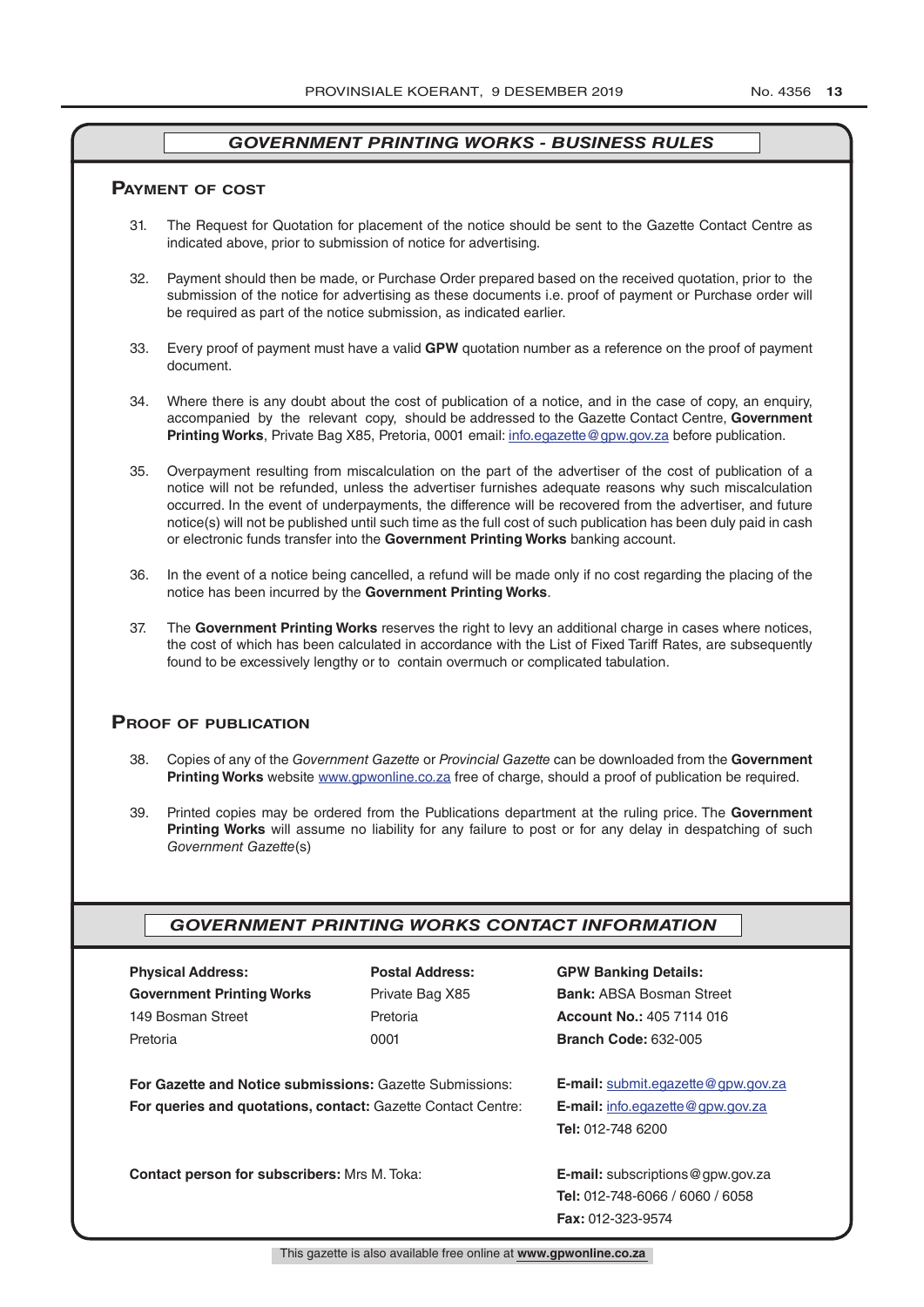# General Notices • Algemene Kennisgewings

## **NOTICE 37 OF 2019**

#### **Nelson Mandela Bay Municipality (EASTERN CAPE)**

## **Removal of Restrictions in terms of the Spatial Planning and Land Use Management Act, 2013 (Act 16 of 2013)**

## **ERF 86, MOUNT ROAD, PORT ELIZABETH, EASTERN CAPE**

Under Section 47 of the Spatial Planning and Land Use Management Act, 2013 (Act 16 of 2013) and upon instructions by the Local Authority, a notice is hereby given that condition/s **B.(d)** in Deed of Transfer No. **T22370/2007** and any subsequent Deed applicable to Erf **86 Mount Road** is/are hereby removed.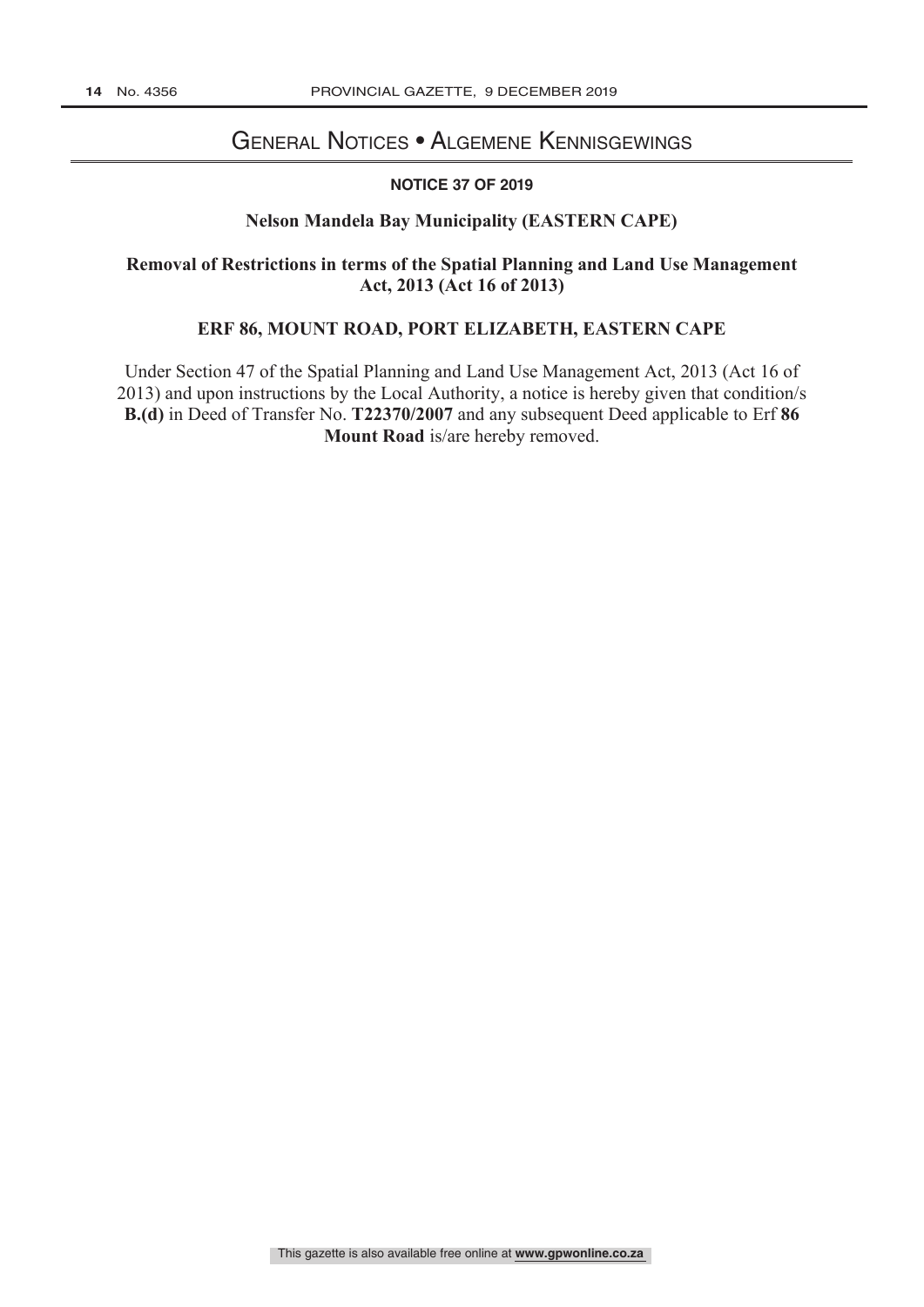# Provincial Notices • Provinsiale Kennisgewings

## **PROVINCIAL NOTICE 331 OF 2019**

## **MBIZANA LOCAL MUNICIPALITY UMASIPALA WASEKHAYA**



## **ERRATUM FOR NOTICE NO 229 OF 2019**

This serves to amend the date of a financial year as written on paragraph below Section 14 of the MPRA (Resolution to levy Rates) which was published on the Provincial Gazette on the 14 August 2019, Gazette No. 4289.

## **RESOLUTION LEVYING PROPERTY RATES FOR THE FINANCIAL YEAR 1 JULY 2019 TO 30 JUNE 2020**

Notice is hereby given in terms of section 14(1) and (2) of Local Government: Municipal Property Rates Act, 2004; that the council resolved by way of council resolution number 7.3 on 30 May 2019 to levy the rates on the property reflected in schedule below with the effect 01 July 2019

Mr Mahlaka Municipal Manager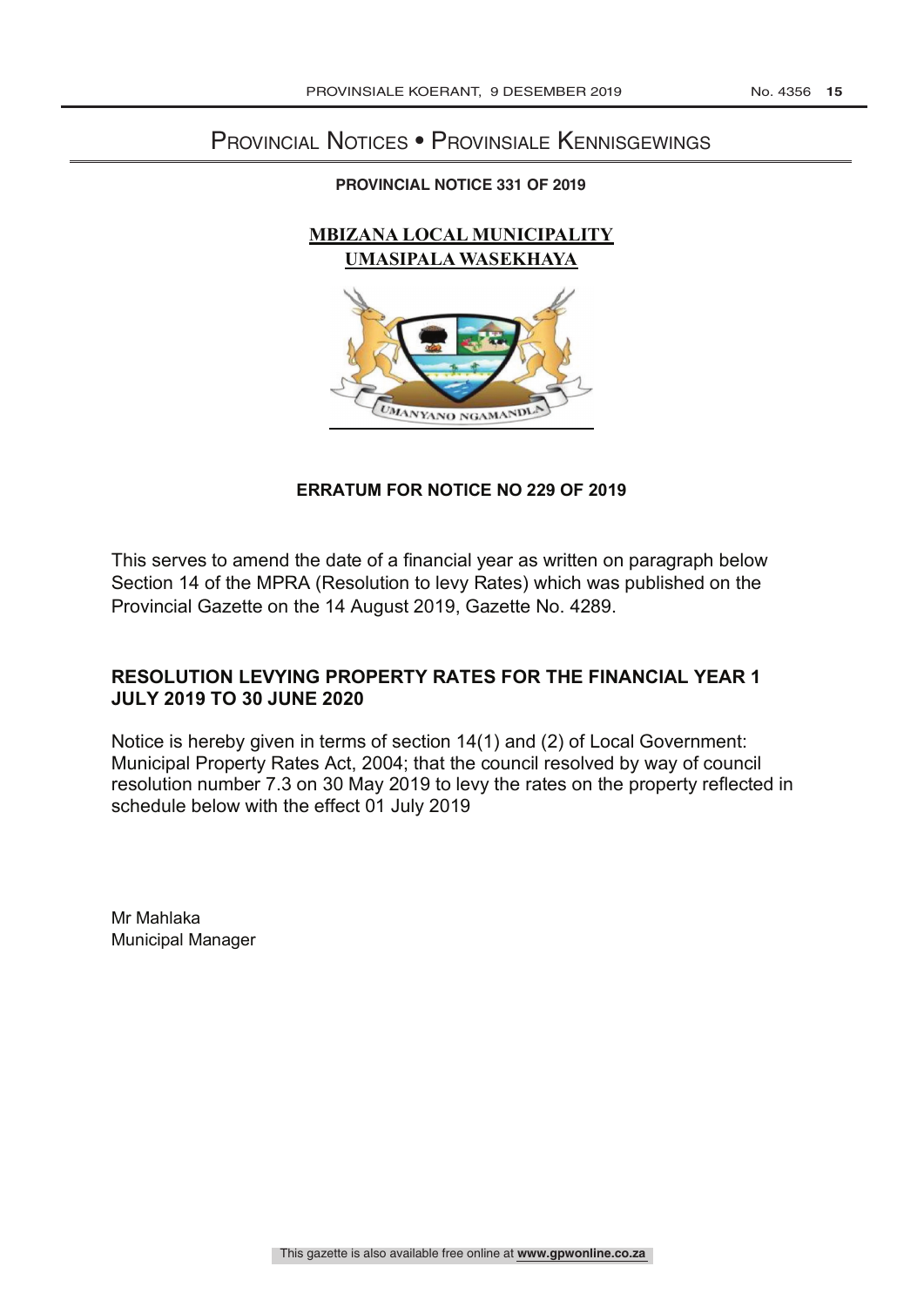#### **PROVINCIAL NOTICE 332 OF 2019**

## **DEPARTMENT OF COOPERATIVE GOVERNANCE AND TRADITIONAL AFFAIRS PROVINCE OF THE EASTERN CAPE**

## **NOTIFICATION OF APPROVED TOWNSHIP**

Notification of Approved Township by virtue of power vested in me in terms of Section 20 (6) (b) of Ordinance 33 of 1934

I, XOLILE NQATHA , in my capacity as a Member of the Executive Council responsible for Cooperative Governance and Traditional Affairs in the Province of the Eastern Cape hereby notify that the under mentioned Township is an approved Township.

**NAME OF TOWNSHIP**: SILVER CITY MT FRERE

**SITUATION** : MZIMVUBU LOCAL MUNICIPALITY

**GENERAL PLAN NO** : SG NO. 598/2015

TOWNSHIP COMPRISING OF 1119 ERVEN NUMBERED 2-1120 AND 10 PUBLIC PARKS NUMBERED 1121 TO 1130 AND 12 ROADS NUMBERED 1131 TO 1142.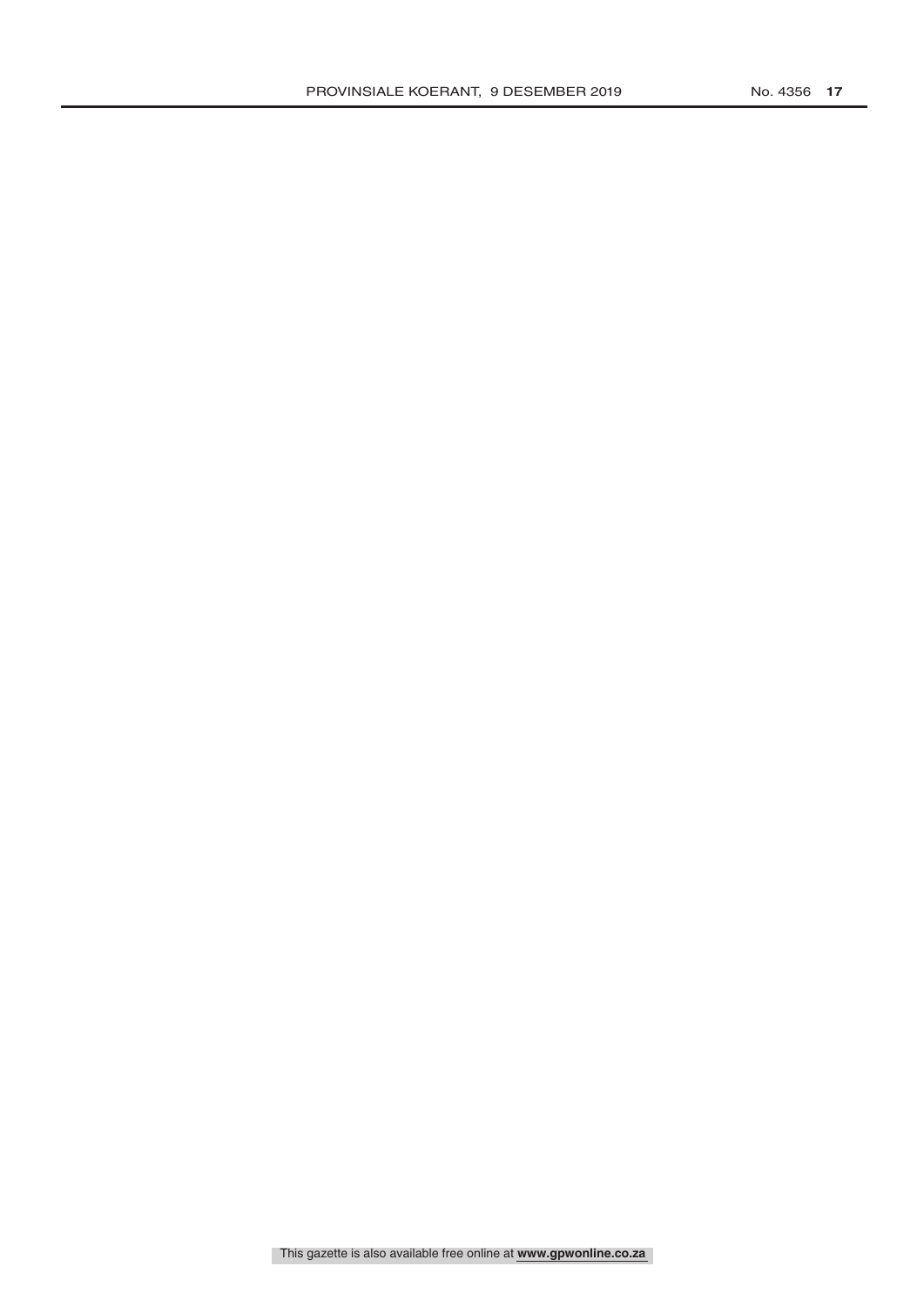This gazette is also available free online at **www.gpwonline.co.za**